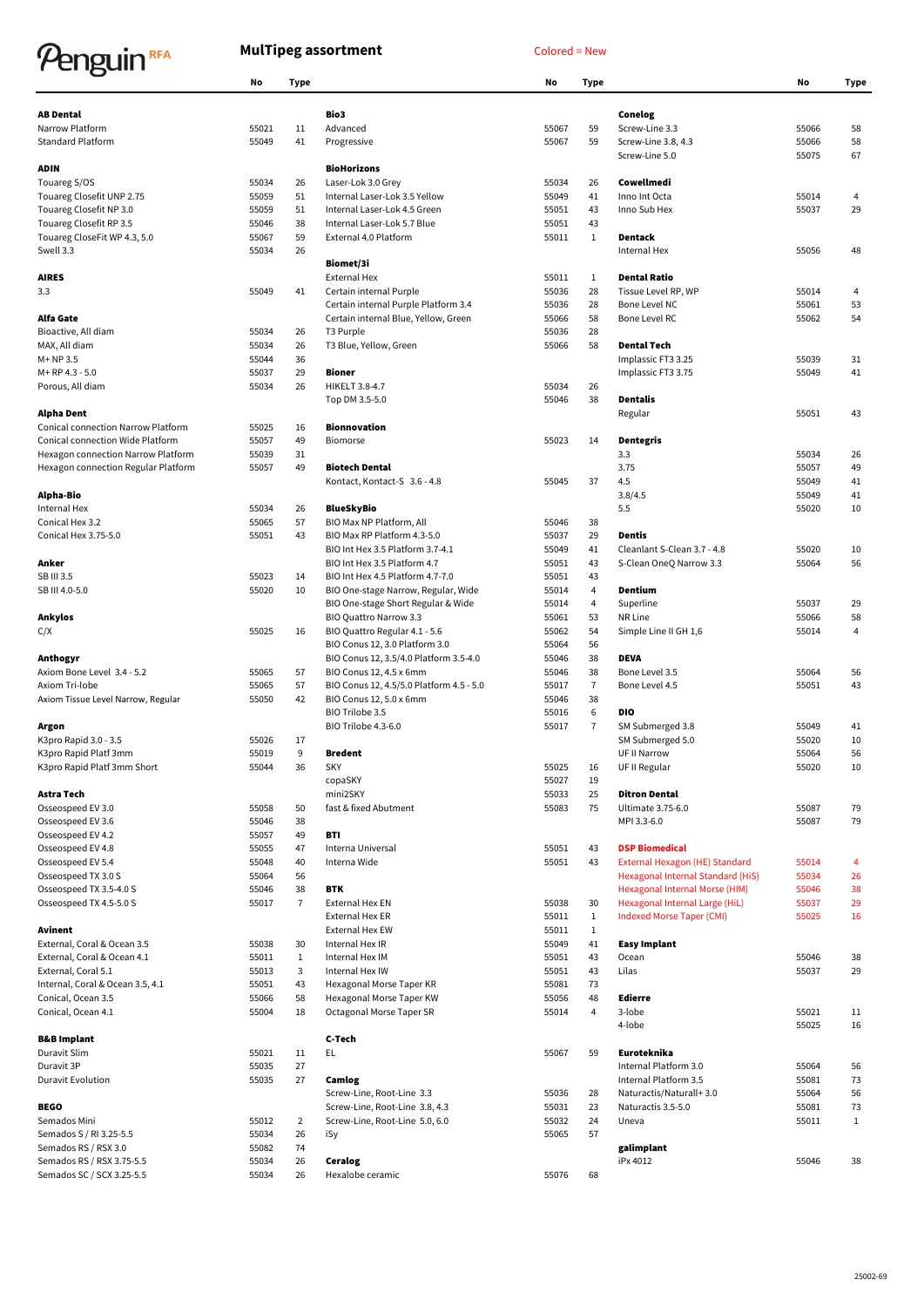|                                       | No             | <b>Type</b>    |                                                                | No             | <b>Type</b>             |                                         | No    | Type         |
|---------------------------------------|----------------|----------------|----------------------------------------------------------------|----------------|-------------------------|-----------------------------------------|-------|--------------|
|                                       |                |                |                                                                |                |                         |                                         |       |              |
| <b>GC Tech</b>                        |                |                | <b>Implant One</b>                                             |                |                         | Leader                                  |       |              |
| Aadva Narrow                          | 55081          | 73             | 100 Series Std thread                                          | 55029          | 21                      | Internal Hex, 3.3 - 5.5 mm              | 55034 | 26           |
| Aadva Regular                         | 55066          | 58             | 200 Series Std thread                                          | 55029          | 21<br>21                | Cono-In                                 | 55067 | 59           |
|                                       |                |                | 300 Series Std thread (blue)<br>400 Series Std thread (purple) | 55029          | 27                      | Maxillent                               |       |              |
| Geass                                 | 55081          | 73             | 500 series Std thread (green)                                  | 55035<br>55035 | 27                      | iRaise                                  | 55049 | 41           |
| Way Extra                             |                |                | 300 Series Wide thread (blue)                                  | 55029          | 21                      |                                         |       |              |
| Global D                              |                |                | 400 Series Wide thread (purple)                                | 55035          | 27                      | Medentika                               |       |              |
| In-Kone 4.0-5.0                       | 55024          |                |                                                                | 55035          | 27                      | Microcone NI                            | 55021 |              |
|                                       |                | 15             | 500 Series Wide thread (green)                                 |                |                         |                                         |       | 11           |
| TwinKon 3.5-4.5                       | 55122          | 88             |                                                                |                |                         | Microcone RI                            | 55081 | 73           |
|                                       |                |                | <b>Implant Swiss</b>                                           |                | $\overline{4}$          | Quattrocone RI                          | 55081 | 73           |
| gmi                                   |                |                | Tissue level                                                   | 55014          |                         | Quattrocone 30 Al                       | 55081 | 73           |
| avantgard RP 3.75-4.25                | 55066          | 58             | Bone level Regular                                             | 55037          | 29                      | Procone 3.3                             | 55119 | 85           |
| avantgard WP 4.75-5.75                | 55075          | 67             | Bone level 3.3                                                 | 55065          | 57                      | Procone 3.8                             | 55031 | 23           |
| frontier RP,WP                        | 55051          | 43             |                                                                |                |                         | Procone 4.3                             | 55031 | 23           |
| phoenix NP 3.3                        | 55038          | 30             | Implantvision                                                  |                |                         | Procone 5.0                             | 55032 | 24           |
| phoenix Std 3.3 - Wide 5.0            | 55011          | $\mathbf{1}$   | Internal Hex 3.7-5.7                                           | 55034          | 26                      |                                         |       |              |
| Monolith 3.0                          | 55043          | 35             |                                                                |                |                         | Medentis                                |       |              |
|                                       |                |                | <b>Innobiosurg</b>                                             |                |                         | ICX Premium 3.75 - 4.8                  | 55062 | 54           |
| <b>GP Implants</b>                    |                |                | MagiCore Regular                                               | 55018          | 8                       | ICX Plus 3.45                           | 55039 | 31           |
| SSI Spiral Shape implant              | 55051          | 43             |                                                                |                |                         | <b>ICX Narrow</b>                       | 55058 | 50           |
|                                       |                |                | <b>Intoss Anchor</b>                                           |                |                         |                                         |       |              |
| gt medical                            |                |                | Internal Hex 3.7-5.7                                           | 55088          | 80                      | <b>Medical Instinct</b>                 |       |              |
| HXE                                   | 55011          | $\mathbf{1}$   |                                                                |                |                         | Hex 3.0                                 | 55071 | 63           |
| <b>HXE RP</b><br><b>HXE WP</b>        | 55012          | $\overline{2}$ | Intra-lock                                                     |                |                         | Hex 3.4, 4.0, 5.0                       | 55052 | 44           |
|                                       | 55013<br>55037 | 3<br>29        | Intrahex 3.4 - 4.5<br>Gold & Blue 3.4 - 6.0                    | 55051          | 43                      | Cone 3.0, 3.4, 4.0                      | 55071 | 63           |
| HXI 4.1                               |                | 41             | InDex 3.4 - 3.75                                               | 55051          | 43<br>5                 | Cone 5.0                                | 55072 | 64           |
| 002 HXI 4.7<br>OCT 4.3                | 55049<br>55014 | $\overline{4}$ | InDex 4.0 - 4.3                                                | 55015<br>55020 | 10                      | <b>Medigma Biomedical</b>               |       |              |
|                                       |                |                | FlatTop 3.75                                                   | 55012          | $\overline{2}$          | Mars 3,5-6,0                            | 55057 | 49           |
| Hahn                                  |                |                |                                                                |                |                         | FixTite 3,5-6                           | 55057 | 49           |
| Tapered 3.0                           | 55058          | 50             | <b>IRES</b>                                                    |                |                         | Fix-a-Dent 3,75-6                       | 55057 | 49           |
| Tapered 3.5                           | 55046          | 38             | External Hex Narrow 3.3                                        | 55012          | $\overline{2}$          |                                         |       |              |
| Tapered 4.3                           | 55046          | 38             | External Hex Regular 3.7 - 5.2                                 | 55011          | $\mathbf{1}$            | Medimecca                               |       |              |
| Tapered 5.0                           | 55037          | 29             | Internal Hex Narrow 3.3                                        | 55087          | 79                      | PT SLA Chaorum                          | 55047 | 39           |
| Tapered 7.0                           | 55048          | 40             | Internal Hex Regular 3.7 - 5.2                                 | 55049          | 41                      |                                         |       |              |
|                                       |                |                | Internal Octagon Regular 3.7 - 5.2                             | 55014          | $\overline{\mathbf{4}}$ | Megagen                                 |       |              |
| Hi-Tec                                |                |                |                                                                |                |                         | Anyridge                                | 55051 | 43           |
| Tapered Self Thread NTI 3.3, SLT 3,75 | 55034          | 26             | J Dental Care                                                  |                |                         | Anyone Internal                         | 55037 | 29           |
| Tapered Self Thread GTI 4.2, WTI 5.0  | 55051          | 43             | JDEvolution 3.7-6.0                                            | 55067          | 59                      | Mini                                    | 55064 | 56           |
| Spark TPI                             | 55034          | 26             | JDEvolution Plus+ 3.7-6.0                                      | 55067          | 59                      | <b>MUA</b>                              | 55080 | 72           |
| Logic Plus                            | 55034          | 26             | JD Evolution S 3.25                                            | 55044          | 36                      | Octa                                    | 55121 | 87           |
| Logic LGI 3.0-3.5                     | 55046          | 38             | JD ICON ultra, S 2.75                                          | 55064          | 56                      |                                         |       |              |
| Logic LGI 4.3-5.0                     | 55037          | 29             | <b>Conical Abutment</b>                                        | 55080          | 72                      | Microdent                               |       |              |
|                                       |                |                |                                                                |                |                         | Universal                               | 55011 | $\mathbf{1}$ |
| Hiossen                               |                |                | Keystone                                                       |                |                         | Microdent 2.8 - 3.25                    | 55068 | 60           |
| HS System                             | 55028          | 20             | Prima / Connex                                                 | 55049          | 41                      | Microdent 3.3 - 5.0                     | 55011 | $\mathbf{1}$ |
| ET System                             | 55037          | 29             | Prima / Connex                                                 | 55067          | 59                      | Microdent 5.5 - 8.0                     | 55013 | 3            |
| ET 3.2                                | 55047          | 39             | Prima / Connex                                                 | 55041          | 33                      | Genius 3.0                              | 55025 | 16           |
| ET mini                               | 55015          | 5              | Prima / Genesis Narrow                                         | 55049          | 41                      | Genius 3.5 - 5.0                        | 55051 | 43           |
|                                       |                |                | Prima / Genesis Regular                                        | 55067          | 59                      | Ektos 3.2                               | 55023 | 14           |
| <b>IDI</b> Evolution                  |                |                | Prima / Genesis Wide                                           | 55041          | 33                      | Ektos 3.7 - 8.0                         | 55051 | 43           |
| Standard implant 3.75-4.0             | 55004          | 18             | <b>Restore Narrow</b>                                          | 55079          | 71                      | Trylogic 3.5 - 4.2                      | 55051 | 43           |
| B1One High                            | 55080          | 72             | Restore Regular                                                | 55011          | $\mathbf{1}$            | Trylogic 5.0                            | 55075 | 67           |
| <b>B1One Low</b>                      | 55033          | 25             | Restore Wide                                                   | 55013          | $\mathsf 3$             |                                         |       |              |
|                                       |                |                |                                                                |                |                         | <b>MIS</b>                              |       |              |
| <b>IDI</b> Implants                   |                |                | Klockner                                                       |                |                         | Conical connection Narrow (C1, V3)      | 55081 | 73           |
| BIO 3.5-5.0                           | 55037          | 29             | VEGA Micro 3.0                                                 | 55074          | 66                      | Conical connection Standard (C1, V3)    | 55087 | 79           |
| ID Cam ST 4.2                         | 55010          | 13             | VEGA Narrow 3.5                                                | 55065          | 57                      | Conical connection Wide (C1)            | 55041 | 33           |
| ID All                                | 55010          | 13             | VEGA Regular 4.0, 4.5                                          | 55034          | 26                      | Seven and M4 Narrow                     | 55027 | 19           |
| ID3 3.1                               | 55021          | 11             | KL Narrow 3.3                                                  | 55012          | $\overline{2}$          | Seven and M4 Standard                   | 55049 | 41           |
|                                       |                |                | KL Regular 3.7, 4.2                                            | 55011          | $\mathbf{1}$            | Seven Wide 5.0                          | 55051 | 43           |
| ids                                   |                |                | KL Wide 4.7                                                    | 55013          | 3                       | Connect abutment NP, SP, WP             | 55115 | 81           |
| Reflect Aspire                        | 55081          | 73             | SK <sub>2</sub>                                                | 55038          | 30                      |                                         |       |              |
| <b>Reflect Certus</b>                 | 55019          | 9              | <b>Essential Cone</b>                                          | 55067          | 59                      | myplant GmbH                            |       |              |
| Reflect Tapered                       | 55034          | 26             | S3M 3.1                                                        | 55079          | 71                      | Myplant two 3,5-4,5                     | 55077 | 69           |
| Reflect Recover                       | 55020          | 10             |                                                                |                |                         |                                         |       |              |
| Reflect Rapid                         | 55020          | 10             | Konmet                                                         |                |                         | Neo Biotech                             |       |              |
|                                       |                |                | Classic 4.0, 4.8                                               | 55014          | 4                       | IS II 4.0                               | 55020 | 10           |
| Implance                              |                |                | Cylindrical 3.5-4.0                                            | 55065          | 57                      | IS III 4.0                              | 55020 | 10           |
| Tissue level                          | 55014          | 4              | Cylindrical 4.5-5.5                                            | 55057          | 49                      |                                         |       |              |
| Bone level Regular                    | 55037          | 29             | Short Cylindrical 5.0-6.0                                      | 55078          | 70                      | Neodent                                 |       |              |
| Bone level 3.3                        | 55065          | 57             | Conical 4.4/3.4                                                | 55065          | 57                      | Drive CM                                | 55025 | 16           |
|                                       |                |                | Conical 4.8/3.8, 5.5/4.5                                       | 55057          | 49                      | Titamax WS                              | 55056 | 48           |
| <b>Implant Direct</b>                 |                |                |                                                                |                |                         | GМ                                      | 55066 | 58           |
| Legacy 1/2/3/4 3.0/3.2                | 55012          | $\overline{2}$ | Kyocera                                                        |                |                         |                                         |       |              |
| Legacy 1/2/3/4 3.5/3.7 - 5.7/7.0      | 55051          | 43             | FINESIA Bone Level 3.2-3.4 (NP)                                | 55058          | 50                      | Neoss                                   |       |              |
|                                       |                |                |                                                                |                |                         |                                         |       |              |
| RePlant 3.5                           | 55022          | 12             | FINESIA Bone Level 3.7-4.2 (RP)                                | 55034          | 26                      | SP $(\emptyset$ 3.5 implants and wider) | 55004 | 18           |
| RePlant 4.3 - 5.0                     | 55010          | 13             | FINESIA Tissue Level 3.7-4.7 (RP)                              | 55014          | $\overline{4}$          | $NP$ (Ø 3.25)                           | 55027 | 19           |
| RePlant 6.0                           | 55032          | 24             | FINESIA Tissue Level 4.7-5.2 (WP)                              | 55014          | $\overline{\mathbf{4}}$ | <b>Access Abutment</b>                  | 55060 | 52           |
| ReActive 3.5 Platform                 | 55022          | 12             |                                                                |                |                         |                                         |       |              |
| ReActive 4.3 - 5.0 Platform           | 55010          | 13             | Lasak                                                          |                |                         |                                         |       |              |
| Interactive 3.0 Platform              | 55046          | 38             | BioniQ QR                                                      | 55066          | 58                      |                                         |       |              |
| Interactive 3.4 Platform              | 55037          | 29             | BioniQ QN                                                      | 55021          | 11                      |                                         |       |              |
|                                       |                |                |                                                                |                |                         |                                         |       |              |
| Screwindirect 5.0 PF 3.0 - 5.7        | 55070          | 62             |                                                                |                |                         |                                         |       |              |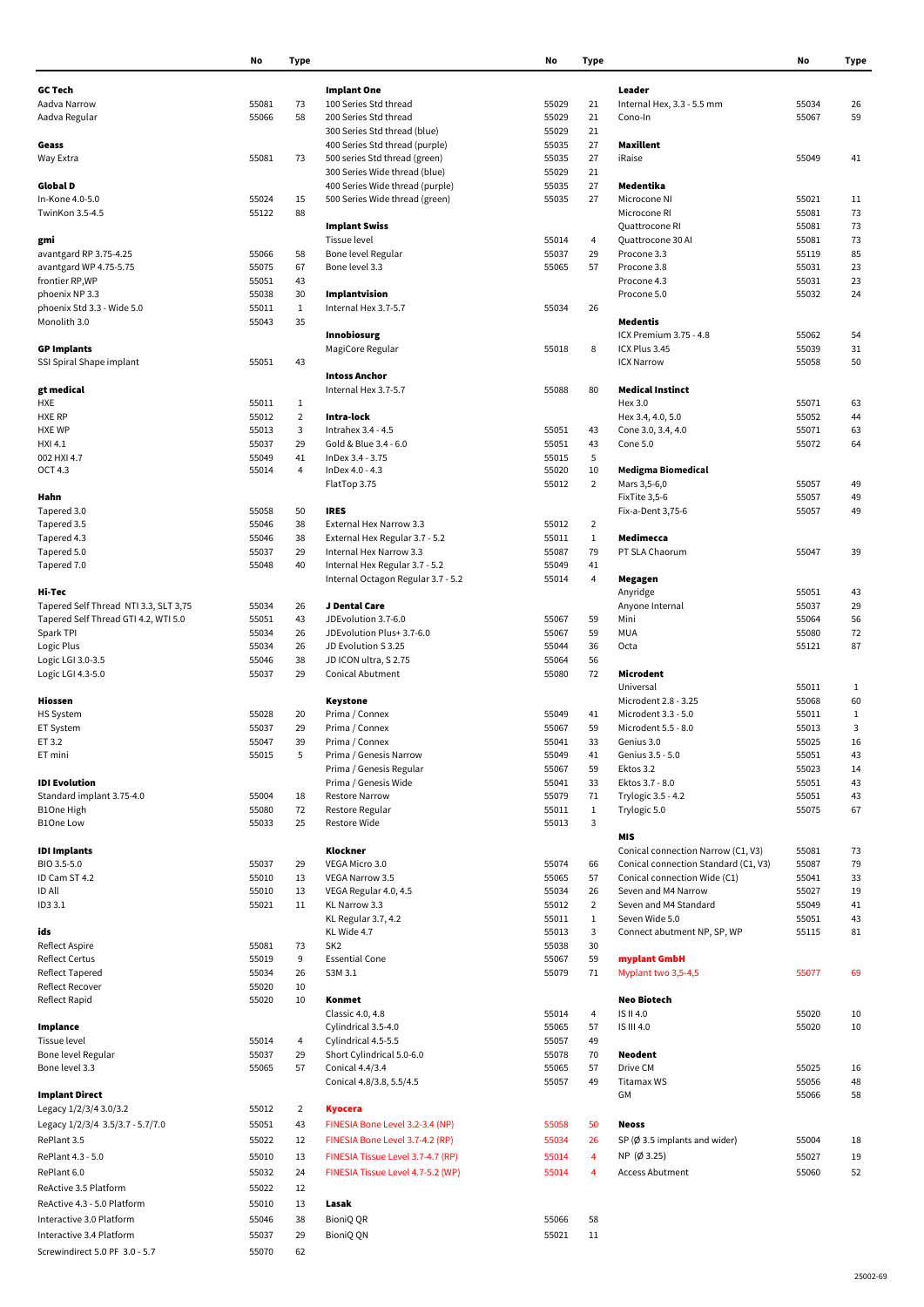|                                           | NO    | ı ype          |                                             | NO    | ıype         |                                          | NO    | туре           |
|-------------------------------------------|-------|----------------|---------------------------------------------|-------|--------------|------------------------------------------|-------|----------------|
|                                           |       |                |                                             |       |              |                                          |       |                |
| <b>Nobel Biocare</b>                      |       |                | <b>Paltop</b>                               |       |              | SIN                                      |       |                |
| Brånemark System Ext hex RP               | 55011 | $\mathbf{1}$   | Standard 3.75-5.0                           | 55034 | 26           | Strong SW CM                             | 55023 | 14             |
| Brånemark System Ext hex NP               | 55012 | $\overline{2}$ | Narrow                                      | 55027 | 19           | Strong SW Int Hex                        | 55035 | 27             |
| Brånemark System Ext hex WP               | 55013 | 3              | PCA Conical                                 | 55066 | 58           | Unitite CM 2.9                           | 55084 | 76             |
| Tri-lobe Connection NP                    | 55022 | 12             |                                             |       |              | Unitite CM 3.5                           | 55077 | 69             |
| Tri-lobe Connection RP, WP                | 55010 | 13             | Phibo                                       |       |              | Unitite CM Compact 4.0                   | 55085 | 77             |
| Tri-lobe Connection 6.0                   | 55032 | 24             | Aurea EVO NP                                | 55027 | 19           | Tryon 3.25 - 5.0                         | 55011 | $\mathbf{1}$   |
| Conical Connection 3.0                    | 55058 | 50             | Aurea EVO RP, WP                            | 55051 | 43           |                                          |       |                |
| <b>Conical Connection Narrow</b>          | 55046 | 38             | TSA <sub>S3</sub>                           | 55074 | 66           | <b>Southern Implants</b>                 |       |                |
| <b>Conical Connection Regular</b>         | 55037 | 29             | <b>TSA S4, S5</b>                           | 55034 | 26           | Tri-Nex 4.3-5.0                          | 55010 | 13             |
| Conical Connection Wide 5.5               | 55048 | 40             | TSH S3, S4, S5                              | 55011 | $\mathbf{1}$ | Tri-Nex 3.5                              | 55022 | 12             |
|                                           |       |                |                                             |       |              |                                          |       |                |
| MUANP & RP                                | 55080 | 72             |                                             |       |              | <b>External Hex</b>                      | 55011 | $\mathbf{1}$   |
| On1 NP, RP, WP                            | 55042 | 34             | P-I Brånemark                               |       |              | MAX Ext Hex                              | 55011 | $\mathbf{1}$   |
|                                           |       |                | <b>HEX 3.3</b>                              | 55115 | 81           | Co-Axis Ext Hex                          | 55011 | $\mathbf{1}$   |
| <b>Noris Medical</b>                      |       |                | HEX 3.75 -5.0                               | 55117 | 83           | Piccolo Ext Hex                          | 55050 | 42             |
| Tuff 3.3 - 6.0                            | 55034 | 26             | AMP 3.3                                     | 55039 | 31           | IT-Connection                            | 55014 | 4              |
|                                           |       |                | AMP 3.75 - 4.8                              | 55118 | 84           | Deep Conical 3.0                         | 55064 | 56             |
| Novem                                     |       |                | MT 3.3 - 4.8                                | 55046 | 38           | Deep Conical 3.5-4.0                     | 55046 | 38             |
| 3.4                                       | 55039 | 31             | Conical Abutment HEX, AMP, MT               | 55080 | 72           | Deep Conical Tapered 5.0                 | 55017 | $\overline{7}$ |
| 3.8                                       | 55016 | 6              |                                             |       |              |                                          |       |                |
| 4.2, 5.0                                  | 55057 | 49             | <b>Prodent Italia</b>                       |       |              | <b>Spiral Tech</b>                       |       |                |
|                                           |       |                | Twinner & Prime, Conomet, Collar: Orange    | 55027 | 19           | ESi, Hex connection                      | 55051 | 43             |
| <b>NucleOss</b>                           |       |                | Twinner & Prime, Conomet, Collar:: Fuchsia  | 55051 | 43           | Ultimate, Hex connection                 | 55051 | 43             |
| <b>Tpure Bone Level</b>                   | 55004 | 18             | Twinner & Prime, Conomet, Collar: Green     | 55067 | 59           | ESi Conical 3.5                          | 55044 | 36             |
| <b>T6 Bonel Level</b>                     | 55074 | 66             | Twinner & Prime, Conomet, Collar: Yellow    | 55020 | 10           | ESi Conical 4.3, 5.0                     | 55037 | 29             |
|                                           |       |                |                                             |       |              |                                          |       |                |
|                                           |       |                | Prime, Conomet, Collar: Blue                | 55020 | 10           |                                          |       |                |
| <b>OCO Biomedical</b>                     |       |                |                                             |       |              | Straumann                                |       |                |
| Engage 3.25                               | 55027 | 19             | Qualia                                      |       |              | Tissue level, Regular & Wide Neck        | 55014 | 4              |
| Engage 4.0-6.0                            | 55051 | 43             | <b>NeoActive</b>                            | 55046 | 38           | Tissue level, Narrow Neck Crossfit (NNC) | 55076 | 68             |
| ERI 3.25                                  | 55069 | 61             |                                             |       |              | Bone level / Bone Level Tapered Narrow   | 55061 | 53             |
| ERI 4.0-5.0                               | 55014 | 4              | Quest                                       |       |              | Bone level / Bone Level Tapered Regular  | 55062 | 54             |
| TSI 3.25                                  | 55068 | 60             | Hylock NP                                   | 55030 | 22           | Bone level / Bone Level Tapered SC 2.9   | 55064 | 56             |
| TSI 4.0-5.0                               | 55011 | $\mathbf{1}$   | Hylock RP                                   | 55066 | 58           | Bone Level X (BLX) all platform          | 55027 | 19             |
|                                           |       |                |                                             |       |              | Screw retained Abutment NP, RP           | 55080 | 72             |
| <b>OsseoFuse</b>                          |       |                | Resista                                     |       |              |                                          |       |                |
| Hexaplus/HexaPlus-S Sinus 3.75-7.5        | 55081 | 73             | WIS 3.0-5.0                                 | 55049 | 41           | Surgikor                                 |       |                |
| ConicalPlus/ConicalPlus-S Sinus 3.75-5.25 | 55015 | 5              |                                             |       |              | Fixation 3.0                             | 55058 | 50             |
|                                           |       |                | <b>Rex Implants</b>                         |       |              | Fixation 3.5                             | 55066 | 58             |
| Osstem                                    |       |                | External hex TL 1.8                         | 55060 | 52           | Fixation 4.3                             | 55037 | 29             |
| US Regular                                | 55011 | $\mathbf{1}$   | Internal hex TL 2.9                         | 55034 | 26           | Solution 3.5, 4.0                        | 55066 | 58             |
|                                           |       |                |                                             |       |              |                                          |       |                |
| US Mini                                   | 55012 | $\overline{2}$ |                                             |       |              | Solution 4.5, 6.0                        | 55037 | 29             |
| US Wide                                   | 55013 | 3              | Ritter                                      |       |              | Immediate, all                           | 55049 | 41             |
| US Wide PS                                | 55011 | $\mathbf{1}$   | Multi Unit                                  | 55033 | 25           | Versatile, all                           | 55049 | 41             |
| SS Regular, Wide                          | 55028 | 20             | Spiral SB/LA Narrow PF 2.9                  | 55081 | 73           |                                          |       |                |
| TS Regular, Reg Short, Diam 6 & 7         | 55037 | 29             | Spiral SB/LA Standard PF 3.75               | 55049 | 41           | <b>Sweden &amp; Martina</b>              |       |                |
| TS Mini 3.5                               | 55015 | 5              |                                             |       |              | Syra, Syra SP 3.9-5.0                    | 55011 | $\mathbf{1}$   |
| TS Mini 3.0                               | 55047 | 39             | <b>RS Implant</b>                           |       |              | Outlink <sup>2</sup> 3.75, 4.10, 5.0     | 55011 | $\mathbf{1}$   |
|                                           |       |                | $3.5 - 6.0$                                 | 55020 | 10           | Outlink <sub>2</sub> 3.3                 | 55079 | 71             |
| <b>Osteo Plus</b>                         |       |                |                                             |       |              | Shelta 3.8-5.0                           | 55025 | 16             |
| Iridium PF 3.8 & 4.2                      | 55079 | 71             | <b>Schütz Dental</b>                        |       |              | Premium Straight & SP 3.3-3.8            | 55025 | 16             |
| She 3.45, 3.75                            | 55011 | $\mathbf{1}$   | Impla cylindrical                           | 55052 | 44           | Kohno Straight & SP 3.3-3.8              | 55025 | 16             |
| Shi 3.75, 4.2                             | 55049 | 41             | <b>IMPLA micro Retention Cone 4.2</b>       | 55052 | 44           | Premium Straight & SP 4.25-6.0           | 55004 | 18             |
| Shi 5.0                                   | 55051 | 43             |                                             |       |              | Kohno Straight & SP 4.25-6.0             | 55004 | 18             |
|                                           |       |                | <b>SGS Implant</b>                          |       |              | Prama 3.8 - 5.0                          | 55079 | 71             |
| OT-Medical                                |       |                | P1, P7 Platform                             | 55049 | 41           | <b>DAT Connection</b>                    | 55035 | 27             |
| OT-F2 3.4, 3.8                            | 55053 | 45             | P1D, P7D                                    | 55049 | 41           |                                          |       |                |
|                                           |       |                |                                             |       |              |                                          |       |                |
| OT-F24.1                                  | 55073 | 65             | P7N                                         | 55059 | 51           | <b>Tag Dental</b>                        |       |                |
|                                           |       |                |                                             |       |              | Axis                                     | 55051 | 43             |
| Overmed                                   |       |                | <b>SIC invent</b>                           |       |              | massif                                   | 55051 | 43             |
| Easyline Easydip                          | 55020 | 10             | <b>MUA</b>                                  | 55120 | 86           |                                          |       |                |
| <b>ETLINE</b>                             | 55034 | 26             | SICace 3.4 - 5.0                            | 55052 | 44           | Tatum                                    |       |                |
|                                           |       |                | SICmax, SICtapered 3.7 - 5.2                | 55052 | 44           | Integrity 3.7 - 5.0                      | 55015 | 5              |
| Oxy Implant                               |       |                | SICvantage® max, SICvantage tapered 3.0     | 55026 | 17           | Integrity 6.0 - 8.0                      | 55040 | 32             |
| Internal                                  | 55020 | 10             | SICvantage® max, SICvantage tapered 3.7     | 55116 | 82           | T implant                                | 55063 | 55             |
| Kone Conical Narrow                       | 55021 | 11             | SICvantage® max, SICvantage tapered 4.2-5.2 | 55054 | 46           |                                          |       |                |
| Kone Conical Regular                      | 55051 | 43             |                                             |       |              | TBR                                      |       |                |
| PSK Line Regular                          | 55051 | 43             | <b>Simply Implants</b>                      |       |              | Infinity PF 3.5, PF 4.0                  | 55004 | 18             |
| External Mini                             | 55079 | 71             | Internal Hex                                | 55051 | 43           | M Implant                                | 55044 | 36             |
| External Regular                          | 55011 | $\mathbf{1}$   |                                             |       |              |                                          |       |                |
|                                           |       |                |                                             |       |              |                                          |       |                |
| External Maxi                             | 55011 | $1\,$          |                                             |       |              | <b>Thommen</b>                           |       |                |
|                                           |       |                |                                             |       |              | SPI 3.5                                  | 55021 | 11             |

| No             | Type         |                                             | No             | Type         |                                          | No             | Type           |
|----------------|--------------|---------------------------------------------|----------------|--------------|------------------------------------------|----------------|----------------|
|                |              |                                             |                |              |                                          |                |                |
|                |              | <b>Paltop</b>                               |                |              | <b>SIN</b>                               |                |                |
| 55011          | 1            | Standard 3.75-5.0                           | 55034          | 26           | Strong SW CM                             | 55023          | 14             |
| 55012          | 2            | Narrow                                      | 55027          | 19           | Strong SW Int Hex                        | 55035          | 27             |
| 55013          | 3            | <b>PCA Conical</b>                          | 55066          | 58           | Unitite CM 2.9                           | 55084          | 76             |
| 55022          | 12           |                                             |                |              | Unitite CM 3.5                           | 55077          | 69             |
| 55010          | 13           | Phibo                                       |                |              | Unitite CM Compact 4.0                   | 55085          | 77             |
| 55032          | 24           | Aurea EVO NP                                | 55027<br>55051 | 19           | Tryon 3.25 - 5.0                         | 55011          | 1              |
| 55058          | 50           | Aurea EVO RP, WP                            |                | 43           |                                          |                |                |
| 55046          | 38           | TSA <sub>S3</sub>                           | 55074          | 66           | <b>Southern Implants</b>                 |                |                |
| 55037          | 29           | <b>TSA S4, S5</b>                           | 55034          | 26           | Tri-Nex 4.3-5.0                          | 55010          | 13             |
| 55048          | 40           | TSH S3, S4, S5                              | 55011          | $\mathbf{1}$ | Tri-Nex 3.5                              | 55022          | 12             |
| 55080          | 72           |                                             |                |              | <b>External Hex</b>                      | 55011          | 1              |
| 55042          | 34           | P-I Brånemark                               |                |              | MAX Ext Hex                              | 55011          | $\mathbf{1}$   |
|                |              | <b>HEX 3.3</b>                              | 55115          | 81           | Co-Axis Ext Hex                          | 55011          | 1              |
|                |              | HEX 3.75 -5.0                               | 55117          | 83           | Piccolo Ext Hex                          | 55050          | 42             |
| 55034          | 26           | AMP 3.3                                     | 55039          | 31           | IT-Connection                            | 55014          | 4              |
|                |              | AMP 3.75 - 4.8<br>MT 3.3 - 4.8              | 55118<br>55046 | 84<br>38     | Deep Conical 3.0                         | 55064<br>55046 | 56<br>38       |
|                |              |                                             |                |              | Deep Conical 3.5-4.0                     |                | $\overline{1}$ |
| 55039          | 31<br>6      | Conical Abutment HEX, AMP, MT               | 55080          | 72           | Deep Conical Tapered 5.0                 | 55017          |                |
| 55016          | 49           |                                             |                |              |                                          |                |                |
| 55057          |              | Prodent Italia                              |                |              | Spiral Tech                              |                |                |
|                |              | Twinner & Prime, Conomet, Collar: Orange    | 55027          | 19           | ESi, Hex connection                      | 55051          | 43             |
|                |              | Twinner & Prime, Conomet, Collar:: Fuchsia  | 55051          | 43           | Ultimate, Hex connection                 | 55051          | 43             |
| 55004          | 18           | Twinner & Prime, Conomet, Collar: Green     | 55067          | 59           | ESi Conical 3.5                          | 55044          | 36             |
| 55074          | 66           | Twinner & Prime, Conomet, Collar: Yellow    | 55020          | 10           | ESi Conical 4.3, 5.0                     | 55037          | 29             |
|                |              | Prime, Conomet, Collar: Blue                | 55020          | 10           |                                          |                |                |
|                |              |                                             |                |              | <b>Straumann</b>                         |                |                |
| 55027          | 19           | Qualia                                      |                |              | Tissue level, Regular & Wide Neck        | 55014          | 4              |
| 55051          | 43           | <b>NeoActive</b>                            | 55046          | 38           | Tissue level, Narrow Neck Crossfit (NNC) | 55076          | 68             |
| 55069          | 61           |                                             |                |              | Bone level / Bone Level Tapered Narrow   | 55061          | 53             |
| 55014          | 4            | Quest                                       |                |              | Bone level / Bone Level Tapered Regular  | 55062          | 54             |
| 55068          | 60           | Hylock NP                                   | 55030          | 22           | Bone level / Bone Level Tapered SC 2.9   | 55064          | 56             |
| 55011          | $\mathbf{1}$ | Hylock RP                                   | 55066          | 58           | Bone Level X (BLX) all platform          | 55027          | 19             |
|                |              |                                             |                |              | Screw retained Abutment NP, RP           | 55080          | 72             |
|                |              | Resista                                     |                |              |                                          |                |                |
| 55081          | 73           | WIS 3.0-5.0                                 | 55049          | 41           | Surgikor                                 |                |                |
| 55015          | 5            |                                             |                |              | Fixation 3.0                             | 55058          | 50             |
|                |              | <b>Rex Implants</b>                         |                |              | Fixation 3.5                             | 55066          | 58             |
|                |              | External hex TL 1.8                         | 55060<br>55034 | 52           | Fixation 4.3                             | 55037          | 29             |
| 55011          | 1<br>2       | Internal hex TL 2.9                         |                | 26           | Solution 3.5, 4.0<br>Solution 4.5, 6.0   | 55066<br>55037 | 58<br>29       |
| 55012          | 3            |                                             |                |              |                                          | 55049          |                |
| 55013<br>55011 | $\mathbf{1}$ | Ritter<br>Multi Unit                        | 55033          | 25           | Immediate, all<br>Versatile, all         | 55049          | 41<br>41       |
| 55028          | 20           | Spiral SB/LA Narrow PF 2.9                  | 55081          | 73           |                                          |                |                |
| 55037          | 29           | Spiral SB/LA Standard PF 3.75               | 55049          | 41           | <b>Sweden &amp; Martina</b>              |                |                |
| 55015          | 5            |                                             |                |              | Syra, Syra SP 3.9-5.0                    | 55011          | 1              |
| 55047          | 39           | <b>RS Implant</b>                           |                |              | Outlink <sup>2</sup> 3.75, 4.10, 5.0     | 55011          | $\mathbf{1}$   |
|                |              | $3.5 - 6.0$                                 | 55020          | 10           | Outlink <sub>2</sub> 3.3                 | 55079          | 71             |
|                |              |                                             |                |              | Shelta 3.8-5.0                           | 55025          | 16             |
| 55079          | 71           | <b>Schütz Dental</b>                        |                |              | Premium Straight & SP 3.3-3.8            | 55025          | 16             |
| 55011          | 1            | Impla cylindrical                           | 55052          | 44           | Kohno Straight & SP 3.3-3.8              | 55025          | 16             |
| 55049          | 41           | <b>IMPLA micro Retention Cone 4.2</b>       | 55052          | 44           | Premium Straight & SP 4.25-6.0           | 55004          | 18             |
| 55051          | 43           |                                             |                |              | Kohno Straight & SP 4.25-6.0             | 55004          | 18             |
|                |              | <b>SGS Implant</b>                          |                |              | Prama 3.8 - 5.0                          | 55079          | 71             |
|                |              | P1, P7 Platform                             | 55049          | 41           | <b>DAT Connection</b>                    | 55035          | 27             |
| 55053          | 45           | <b>P1D, P7D</b>                             | 55049          | 41           |                                          |                |                |
| 55073          | 65           | P7N                                         | 55059          | 51           | <b>Tag Dental</b>                        |                |                |
|                |              |                                             |                |              | Axis                                     | 55051          | 43             |
|                |              | <b>SIC invent</b>                           |                |              | massif                                   | 55051          | 43             |
| 55020          | 10           | <b>MUA</b>                                  | 55120          | 86           |                                          |                |                |
| 55034          | 26           | SICace 3.4 - 5.0                            | 55052          | 44           | Tatum                                    |                |                |
|                |              | SICmax, SICtapered 3.7 - 5.2                | 55052          | 44           | Integrity 3.7 - 5.0                      | 55015          | 5              |
|                |              | SICvantage® max, SICvantage tapered 3.0     | 55026          | 17           | Integrity 6.0 - 8.0                      | 55040          | 32             |
| 55020          | 10           | SICvantage® max, SICvantage tapered 3.7     | 55116          | 82           | T implant                                | 55063          | 55             |
| 55021          | 11           | SICvantage® max, SICvantage tapered 4.2-5.2 | 55054          | 46           |                                          |                |                |
| 55051          | 43           |                                             |                |              | <b>TBR</b>                               |                |                |
| 55051          | 43           | <b>Simply Implants</b>                      |                |              | Infinity PF 3.5, PF 4.0                  | 55004          | 18             |
| 55079          | 71           | <b>Internal Hex</b>                         | 55051          | 43           | M Implant                                | 55044          | 36             |
| 55011          | $\mathbf{1}$ |                                             |                |              |                                          |                |                |
| 55011          | $\mathbf{1}$ |                                             |                |              | Thommen                                  |                |                |
|                |              |                                             |                |              | SPI 3.5                                  | 55021          | 11             |
|                |              |                                             |                |              | SPI 4.0                                  | 55065          | 57             |
|                |              |                                             |                |              | SPI 4.5-6.0                              | 55066          | 58             |